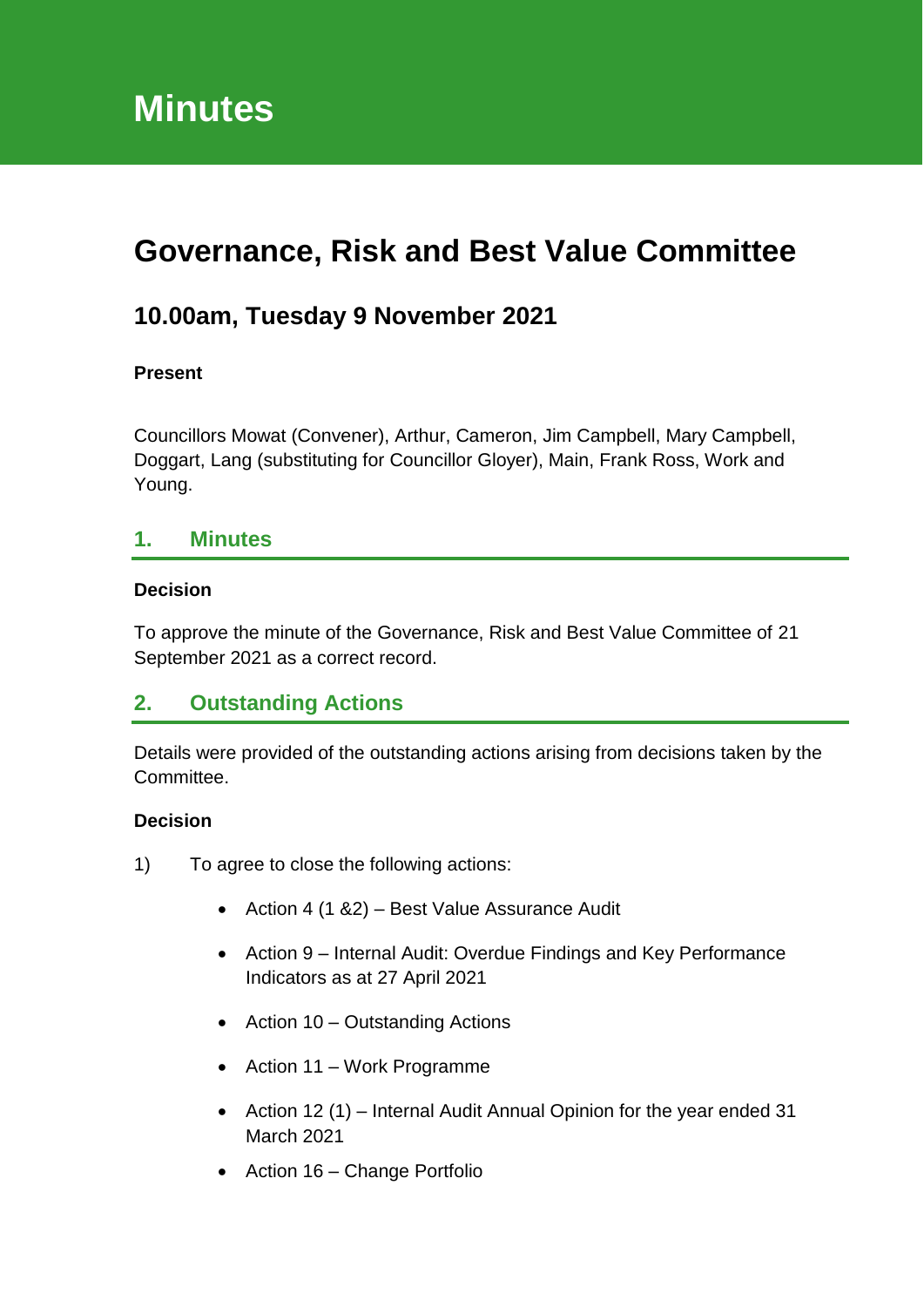- Action 17 (1) Corporate Leadership Team Risk Report as at 23 August 2021
- Action 18 Quarterly Status Update Digital Service Programme
- 2) To otherwise note the outstanding actions.

(Reference – Outstanding Actions 9 November 2021, submitted.)

### **3. Work Programme**

The Governance, Risk and Best Value Committee Work Programme for November 2021 was presented.

#### **Decision**

To note the Work Programme for November 2021.

(Reference – Governance, Risk and Best Value Committee Work Programme 9 November 2021, submitted.)

### **4. Business Bulletin**

The Committee Business Bulletin was presented.

#### **Decision**

- 1) To note the business bulletin.
- 2) To note that a recommendation for committee decisions was given in the Business Bulletin and to agree that in future the Business bulletin should be used for information only, and that recommendations by officers should always be presented in a report, however short that report may be.
- 3) To request a written report on the outcomes of the review of the Policy Register be brought to committee in January 2022 to be considered at the same meeting as the Committee Decisions Report.
- 4) To request that the Committee Decision Report addressed the use of Business Bulletins by Council and Committees.
- 5) To note that in August 2021, the GRBV Committee 'noted the proposed refreshed first line governance model structure and the next steps and implementation timeframes for the refreshed model', that each Executive Director committed to have in place by the end of September 2021 the priority line 1 capacity and that the first quarterly cycle of reporting on assurance activities through Directorate and the CLT was to have been completed by March 2022.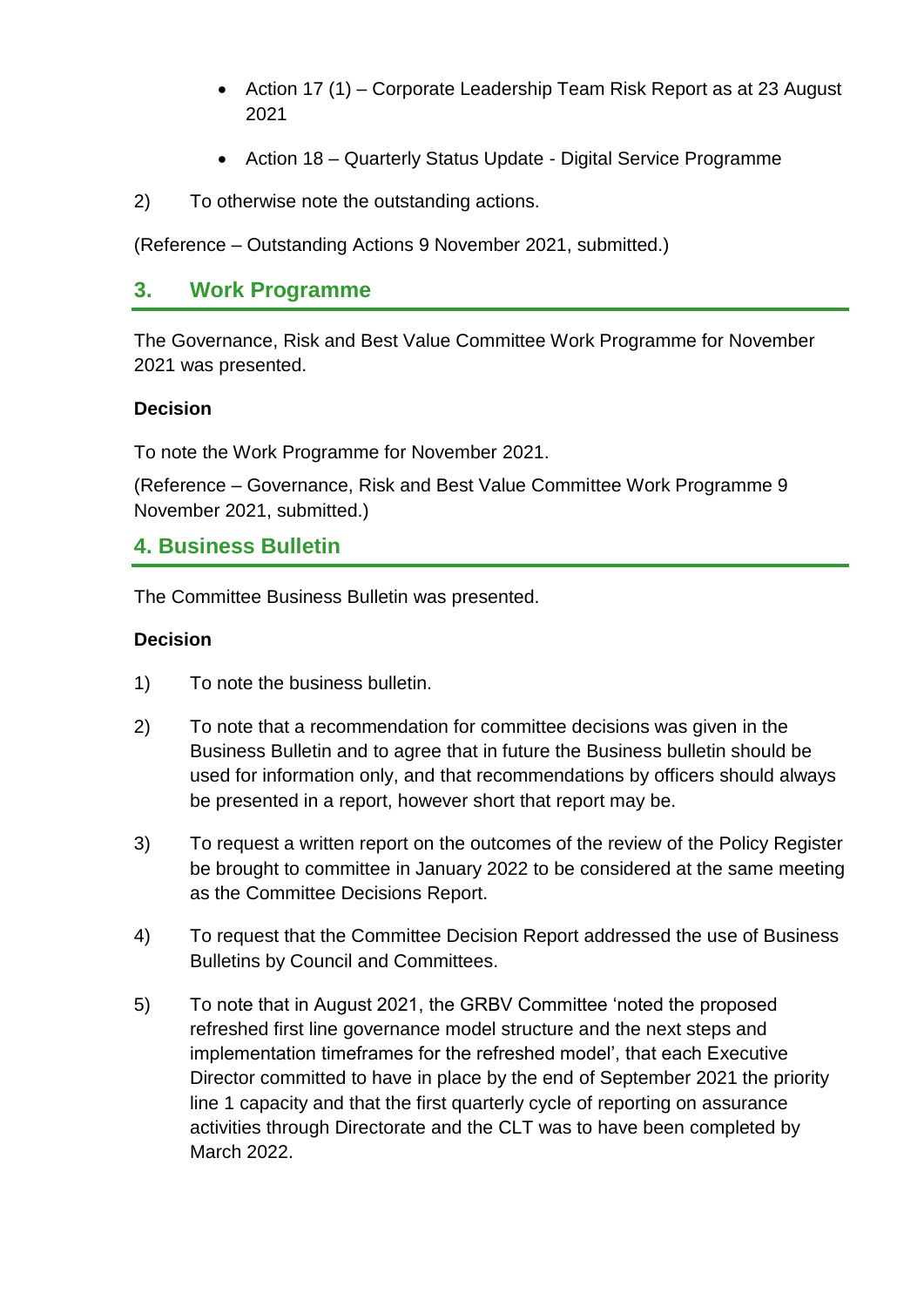- 6) To note the business bulletin update noted some progress but suggested that some work was not on schedule.
- 7) To request a written briefing for GRBV Committee members on progress against each of the Next Steps by each directorate and the commitment by each Director to have in place priority 1 capacity as outlined in the August report before the next GRBV meeting in December.

(Reference – Business Bulletin, submitted.)

# **5. City of Edinburgh Council – 2020/21 Annual Audit Report to the Council and the Controller of Audit**

The report summarised the principal findings arising from the Council's 2020/21 external audit. Whilst primarily focused on the review of the financial statements, the wider scope aspects of the audit included consideration of the Council's financial sustainability, financial management, governance and transparency and arrangements to secure and demonstrate value for money.

### **Decision**

- 1) To note that following the audit process, it was anticipated that an unqualified audit opinion would be issued on the Council's annual accounts for 2020/21.
- 2) To refer the audited annual accounts to the Finance and Resources Committee for approval and thereafter to Council for noting.
- 3) To note that following approval by the Finance and Resources Committee, the audited annual accounts would be signed and submitted to the external auditor.
- 4) To note the external auditor's assessment of both implementation of the recommendations contained within the Council's Best Value Assurance Report and across the four dimensions of the wider scope audit and that progress in the delivery of the resulting improvement actions set out in Appendix 4 of the auditor's report would be reported to the Committee during the coming year.
- 5) To note that once approved, a summarised version of the annual accounts would also be published on the Council's website by 30 November 2021.
- 6) To agree that items 1, 2, 3, 4 and 5 should have regular updates to the Executive Committees via their business bulletins on progress and full reports at implementation date detailing completion or outstanding actions.
- 7) To agree that item 6 (Implementation of BVAR recommendations) would be reported to each meeting of GRBV Committee under the Business Bulletin to monitor progress (tabular form acceptable) towards completion dates.
- 8) To agree that reports be prepared in the following terms on the areas listed below: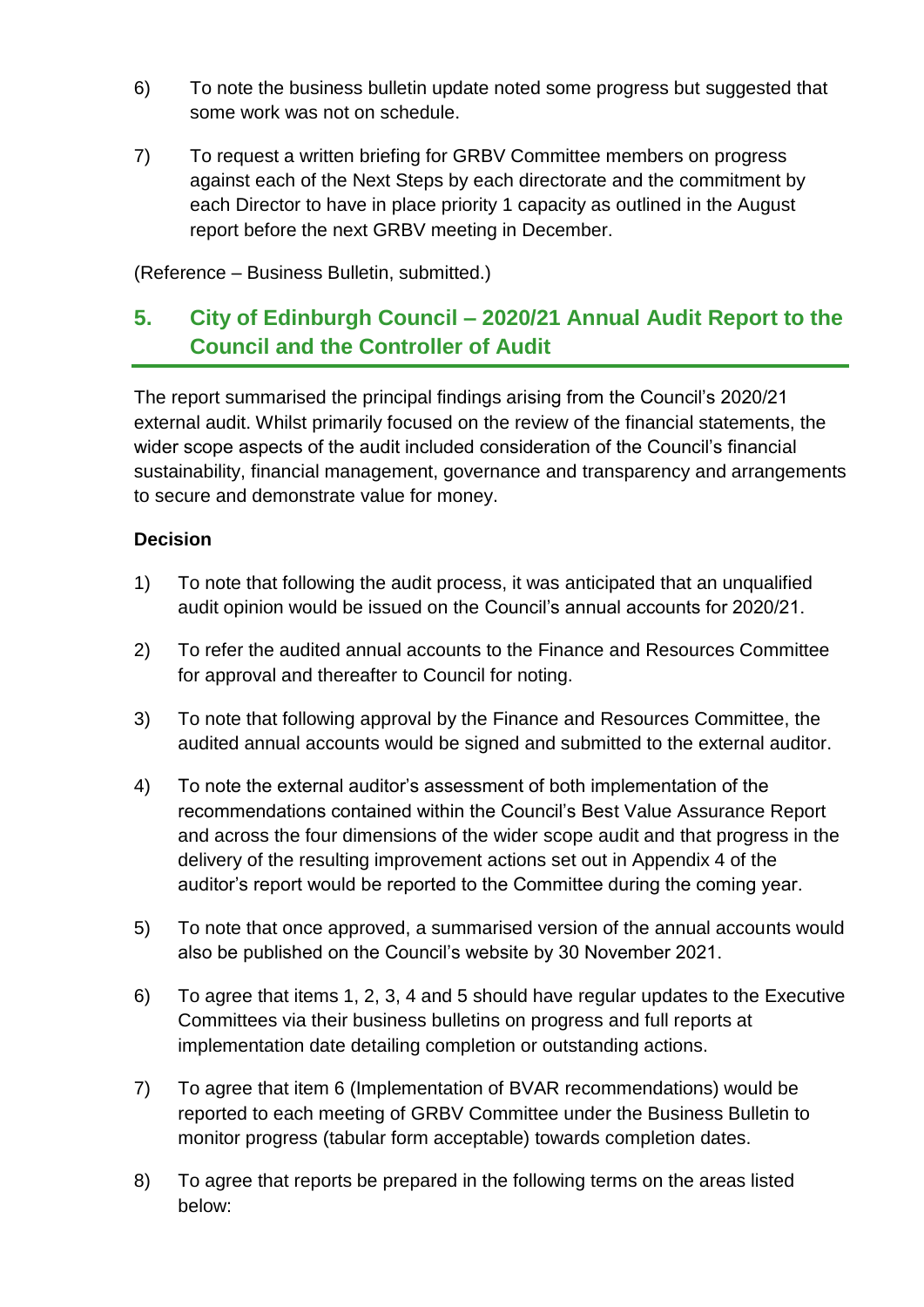- 8.1) Common Good a report reviewing progress towards completion of 2017/18 recommendations on the Common Good Asset Register and what outstanding work there was to complete this and what resource was required (in officer hours) in two cycles and copied to the relevant Executive Committee.
- 8.2) Framework for collaboration with community councils a report detailing current arrangements, funding and how this linked into wider community planning responsibilities with any actions for improvement identified and reporting framework detailed in two cycles and copied to the relevant Executive Committee;
- 8.3) Community Asset Transfer short report in two cycles on current process and timescales to include a table on number of requests received and stage in process with time taken to get to that point.

(Reference – report by the Executive Director of Corporate Services, submitted.)

# **6. Review of the Effectiveness of Scrutiny of Governance, Risk and Best Value Committee – Implementation of Findings**

Details were provided on the recommendations of the audit on the Review of the Effectiveness of Scrutiny of Governance, Risk and Best Value Committee.

#### **Decision**

- 1) To note the progress made to date to respond to the recommendations of the audit on the Review of the Effectiveness of Scrutiny of the Governance, Risk and Best Value Committee.
- 2) To agree that the Convener and Corporate Governance Manager would discuss the issues raised regarding the appointment of a Vice-Convener of the GRBV Committee, and the issues relating to funding for senior councillors posts, with an update to be provided in the next business bulletin.

(Reference – report by the Executive Director of Corporate Services, submitted.)

### **7. Capacity to Deliver the 2021/22 Internal Audit Plan**

#### **a) Keep Edinburgh Moving**

A written deputation was presented, raising concerns over capacity issues with carrying out internal audits across the Council, which called into question its commitment to ensuring good governance against a background of an ongoing whistleblowing inquiry, red listed audits and public concern with probity in the public space more generally.

### **b) Report by the Chief Internal Auditor**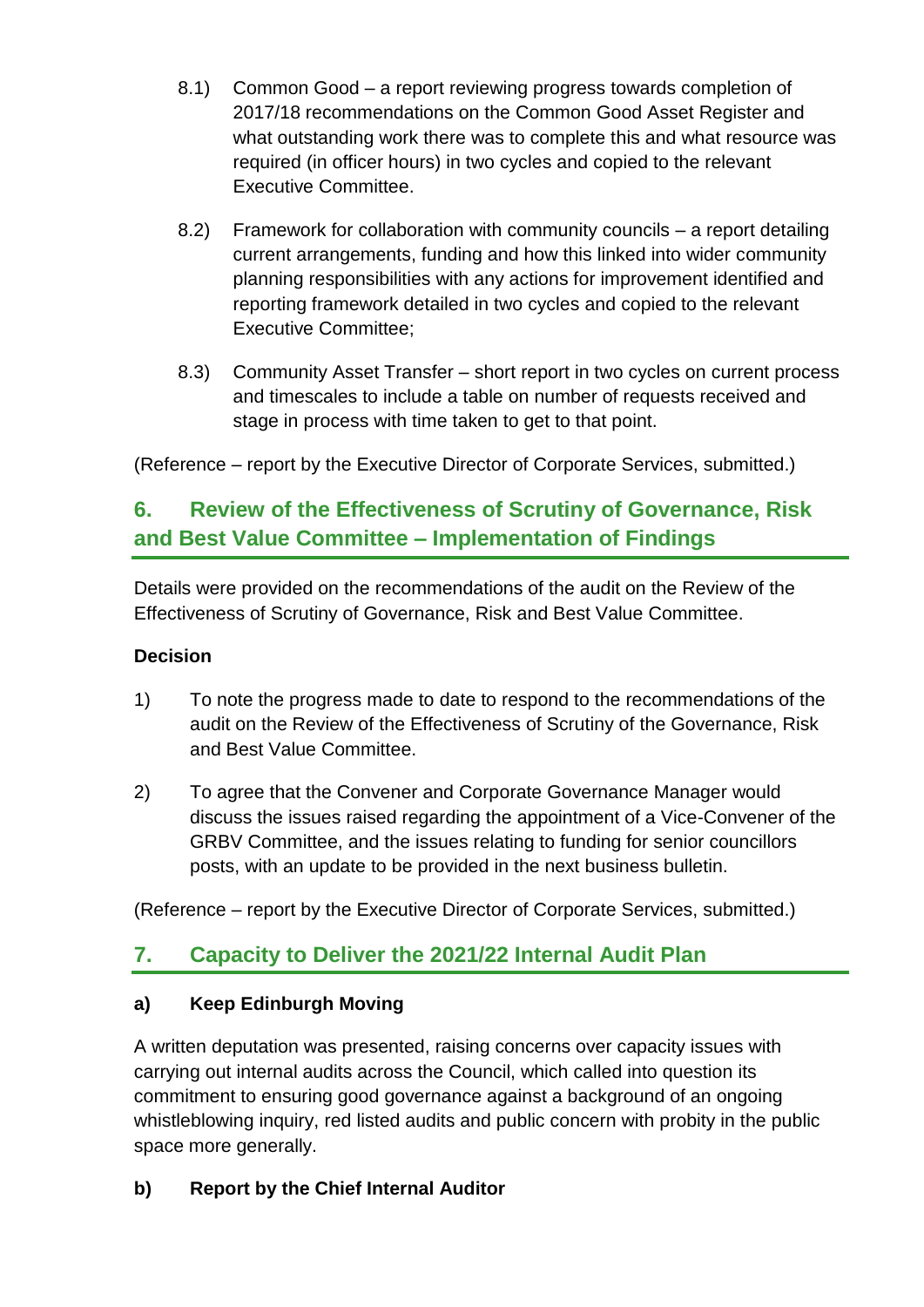Details were provided to highlight a significant challenge with delivery of the 2021/22 Internal Audit (IA) annual plan and opinion following requests from directorates to either defer audits for completion into the 20212/23 plan year, or delay a number of audits for completion until the last quarter of the year.

### **Decision**

- 1) To note the challenges detailed in the report by the Chief Internal Auditor that were currently impacting delivery of the 2021/22 Internal Audit annual plan and opinion.
- 2) To note that further action was required to ensure that directorates had the capacity to support future delivery of audit assurance on a scale that was proportionate to the size of the Council in comparison to other Scottish Local Authorities.
- 3) To approve option 3 detailed in the report to support completion of the minimum number of audits required to support the IA annual opinion and to refer the report to the Finance and Resources Committee on 18 November 2021 for approval of the required funding.

(Reference – report by the Chief Internal Auditor, submitted.)

### **8. Revenue Budget Framework 2021/26 – Progress Update – referral from the Finance and Resources Committee**

On 7 October 2021, the Finance and Resources Committee considered a report which updated members on the projected Council-wide revenue budget position for the year. The report reviewed a number of existing financial planning assumptions, resulting in an estimated revised savings requirement of £8.2m for 2022/23 and increasing significantly thereafter.

### **Decision**

To note the report.

(References – Finance and Resources Committee, 7 October 2021 (item 6); referral from the Finance and Resources Committee, submitted.)

### **9. Sustainable Capital Budget Strategy 2022-2032 – referral from the Finance and Resources Committee**

On 7 October 2021, the Finance and Resources Committee considered a report which set out priorities for £1,725.732m of council capital investment, in alignment with the Council Business Plan, over the medium to long-term.

### **Decision**

1) To note the report.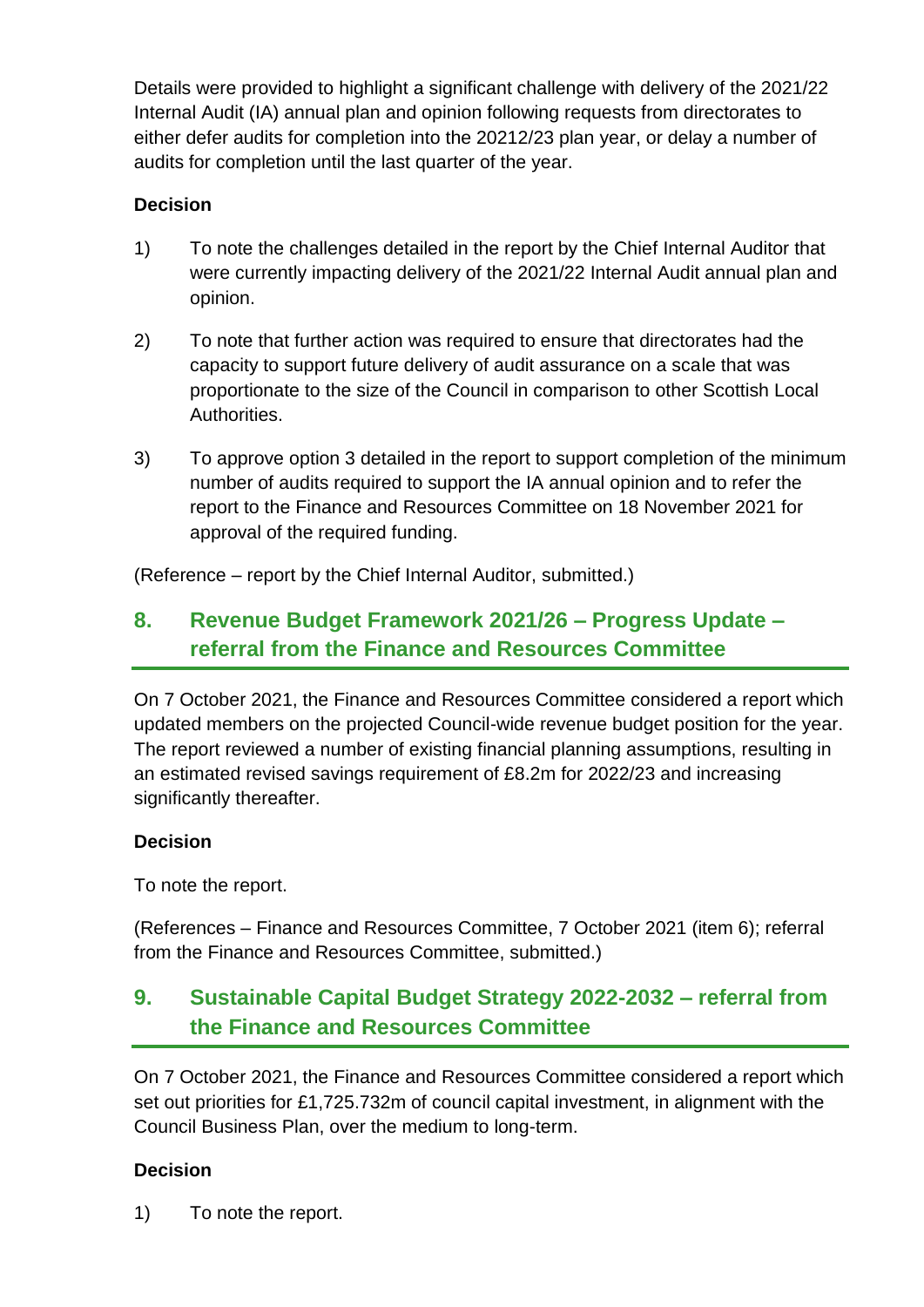- 2) To agree that the Convener would write to all Executive Committee Conveners to raise the concerns expressed by the Committee regarding decisions which were made that could result in unfunded pressures in the budget.
- 3) To note that the Service Director Finance and Procurement would reference this in the report to the Finance and Resources Committee in December 2021.

(References – Finance and Resources Committee, 7 October 2021 (item 7); referral from the Finance and Resources Committee, submitted.)

# **10. Accounts Commission Local Government in Scotland Overview 2021 – referral from the Policy and Sustainability Committee**

On 5 October 2021, the Policy and Sustainability Committee considered a report which presented the recent report by the Accounts Commission looking at Local Government in Scotland in the context of the Covid-19 pandemic.

### **Decision**

To note the report.

(References – Policy and Sustainability Committee, 5 October 2021 (item 9); referral from the Policy and Sustainability Committee, submitted.)

### **11. Best Value Assurance Audit Response - October Update Decision**

On 5 October 2021, the Policy and Sustainability Committee considered a report which provides an update on the progress made to respond to the Best Value Assurance Audit recommendations.

#### **Decision**

To note The Policy and Sustainability has referred the attached report to the Governance, Risk and Best Value Committee for consideration.

(References – Policy and Sustainability Committee, 2021 (item 7.4); referral from the Policy and Sustainability Committee, submitted.)

### **12. The EDI Group – Annual Update – referral from the Housing, Homelessness and Fair Work Committee**

On 4 November 2021, the Housing, Homelessness and Fair Work Committee considered a report which updates members on the progress of the transition strategy for The EDI Group Limited which aims to close it and its subsidiary companies and bring their projects and assets into the Council.